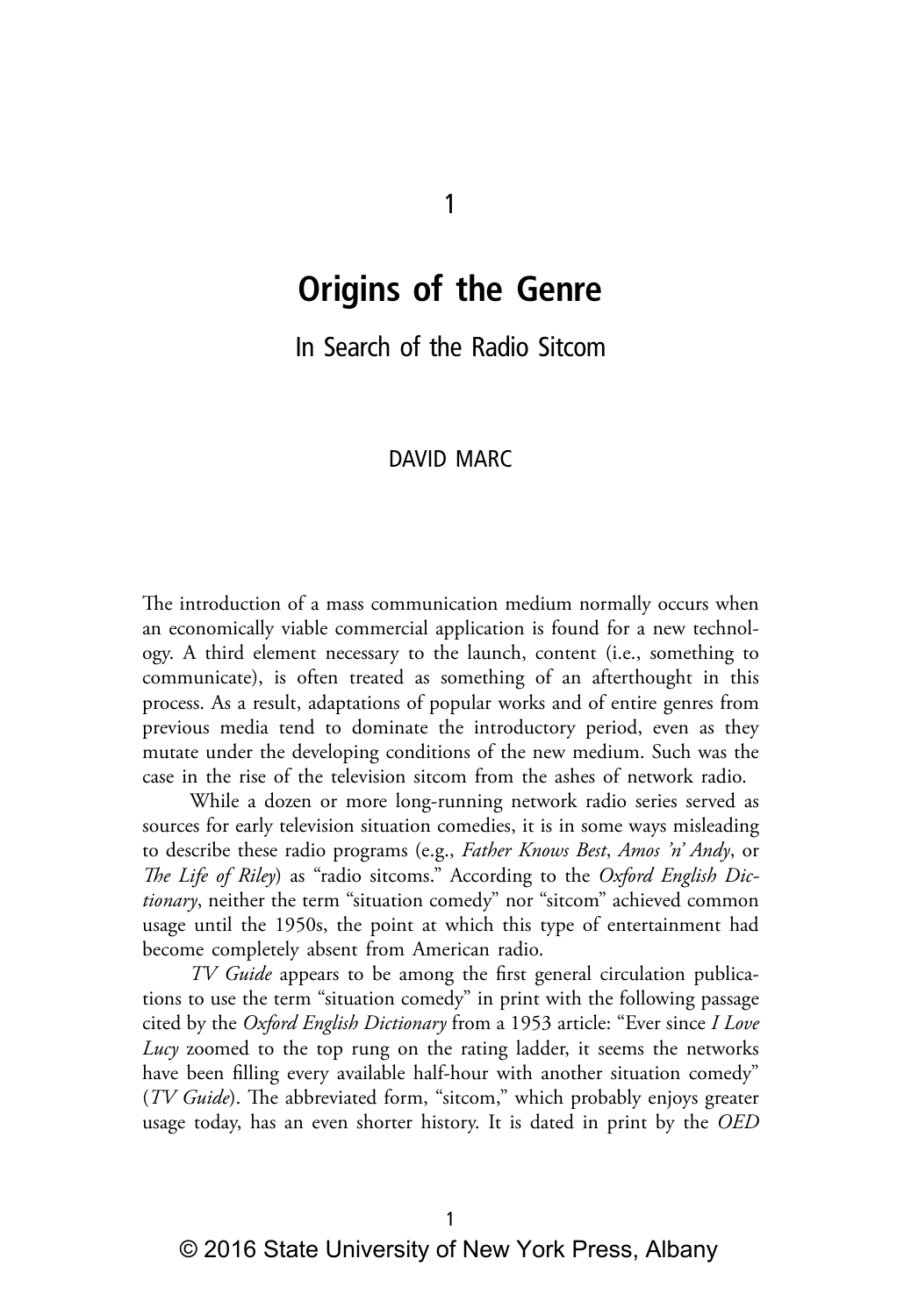only as far back as a 1964 *Life* magazine article announcing Bing Crosby's upcoming (and ill-fated) attempt to work in the genre: "Even Bing has succumbed . . . and will appear in a sitcom as an electrical engineer who happens to break into song once a week" (*Life* magazine).

The integration of the term "sitcom" into the American language, like much of popular culture, was driven by the promotional needs of the entertainment industry. The *Life* article cited above provides a case in point. One of the most popular singers in early twentieth-century American show business, Crosby was well known to the public, first through his records and then as a radio personality and movie star. As the star of a radio variety show in the 1930s and 1940s, he demonstrated abilities to deliver gag lines, play the straight man, and trade snappy banter with guests that led to his pairing with Bob Hope in the Paramount "road" pictures.<sup>1</sup> While variety programming was as popular on early television as it had been on radio, the genre went into a gradual decline in the 1960s, which eventually led to its virtual absence from prime time.<sup>2</sup>

With feature film production also in decline during the 1960s, many aging, studio-era movie stars—including Crosby, Donna Reed, Robert Young, Ida Lupino, Fred MacMurray, and Jimmy Stewart—attempted to reinvest their celebrity in situation comedy, a genre that had been experiencing a continuous surge of growth since 1951, when *I Love Lucy* sprinted past Milton Berle's *Texaco Star Theatre* and half a dozen other comedy-variety shows to the top of the prime-time ratings. Furthermore, residual fees from reruns of sitcoms were proving to be an extraordinary cash cow (Schatz).

Though a situation comedy may be accurately described as a "comic drama" or a "narrative comedy" to distinguish it from variety (or comedyvariety) programming, such terms were no doubt considered too eggheaded for promoting the product. Thus, "situation comedy" emerged from its origins in back-office show-biz lingo to become part of popular discourse.<sup>3</sup> Its abbreviation to "sitcom" was perhaps all but inevitable in accordance with the grammar of public relations.

### **DIALECT COMEDIES**

Two of the longest-running and most popular "radio sitcoms" to be adapted for television were *The Goldbergs* (premiering on the NBC radio network in 1929 as *The Rise of the Goldbergs*) and *Amos* '*n' Andy* (premiering locally in Chicago in 1928 and going national on NBC the following year). Both series began as live 15-minute programs that aired Monday through Friday, a broadcast format more akin to radio soap opera than television sitcom,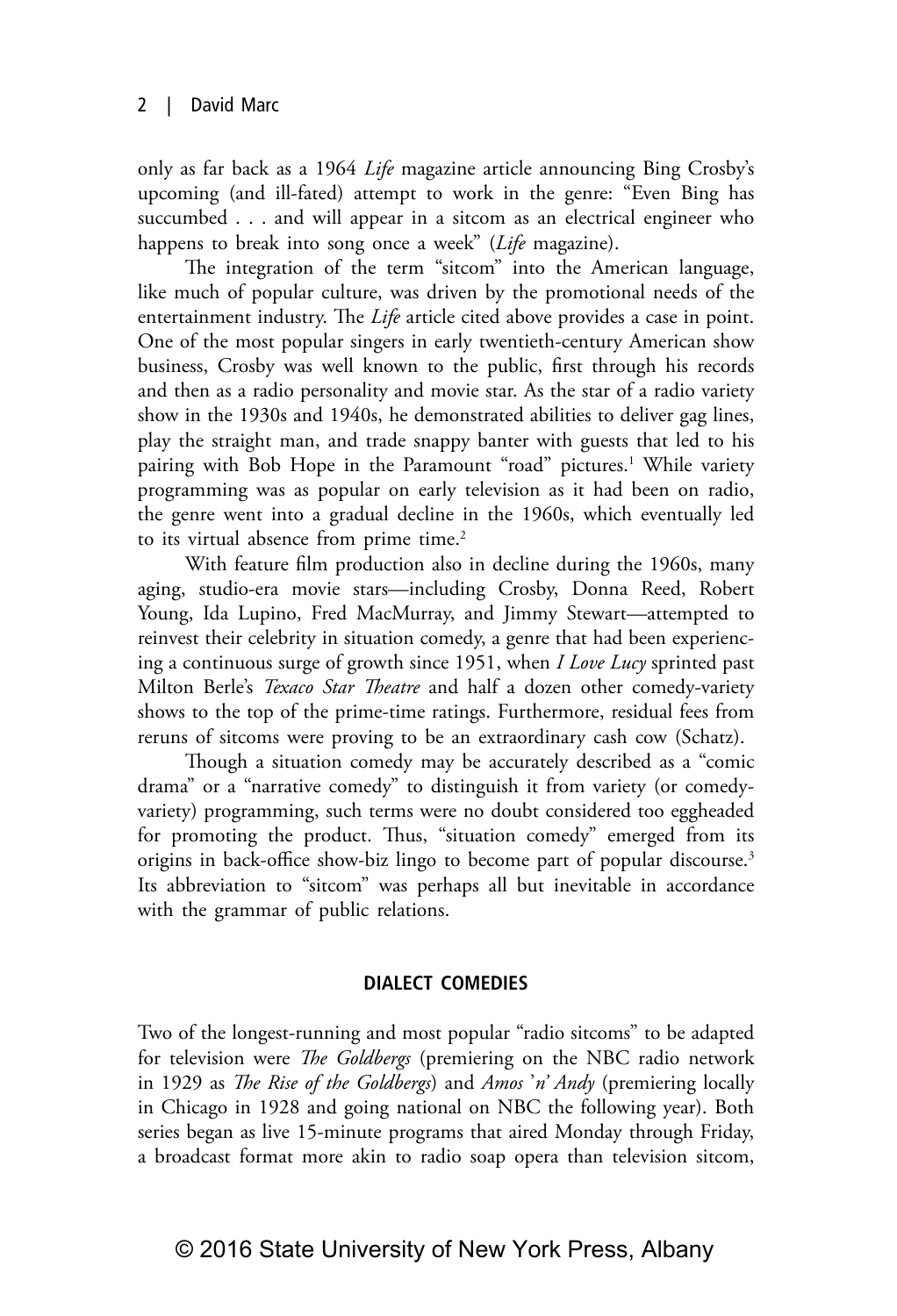and both were restructured into weekly half-hour series during the early 1940s. Both were adapted for television early in the life of the medium (*The Goldbergs* in 1949; *Amos 'n' Andy* in 1951) as weekly, half-hour, filmed series with audience response tracks, all characteristics that became basic to the genre. The two programs shared significant content attributes as well. Both made primary use of ethnic dialect comedy, a source of popular humor traceable in American culture to the nineteenth-century minstrel and vaudeville stages.<sup>4</sup>

*The Goldbergs* was written and produced on both radio and television by its star, Gertrude Berg, one of only a very few women who produced their own network programs.<sup>5</sup> The thick Ashkenazic (i.e., eastern European) Jewish accents of the program's immigrant generation characters provided much of the show's humor while the younger, born-in-America characters spoke something more akin to standard radio English, sporadically adding inflections to acknowledge the series' Bronx location. Plotting was generally based on the exploitation of character stereotypes, especially live-in Uncle David's failure to catch the gist of things American (in one episode we learn that he has named his goldfish "Karl Marx" because of his respect for philosophers). But, despite its reliance on stereotyping, *The Goldbergs* could rarely be accused of anything more noxious than a kind of chicken-soup sentimentality in its content.

*Amos 'n' Andy*, centered on African American characters living in Harlem, was written, produced, and performed on radio by Freeman Gosden and Charles Correll, Whites who had grown up in the Jim Crow South. The pair had performed blackface "race humor" onstage in vaudeville and had done stints with several of the surviving minstrel shows of the early twentieth century. Their *Amos 'n' Andy* radio series—loosely based on "Sam and Henry," two earlier characters they had created—grew from a local program on WMAQ-Chicago to what was arguably the most listened to prime-time entertainment series in the history of radio.<sup>6</sup>

When the television adaptation of *Amos 'n' Andy* came under attack by the NAACP and other civic organizations following its 1951 premiere, Gosden and Correll claimed to be nonplussed, even hurt, by claims made about the show's perpetuation of negative stereotypes. They argued that they were performing the same type of dialect humor in their depiction of "Negroes" as other sitcoms used in their comic depictions of any number of ethnic groups (*The Goldbergs*' Jewish characters being a prime example; *I Love Lucy*'s Hispanic character, Ricky Ricardo, being another). In viewing *Amos 'n' Andy* today, it is difficult to ignore the series' unrelenting focus on negative stereotypes derived from the slavery era. The level of stupidity that emerges from the relentless use of farfetched malapropisms makes it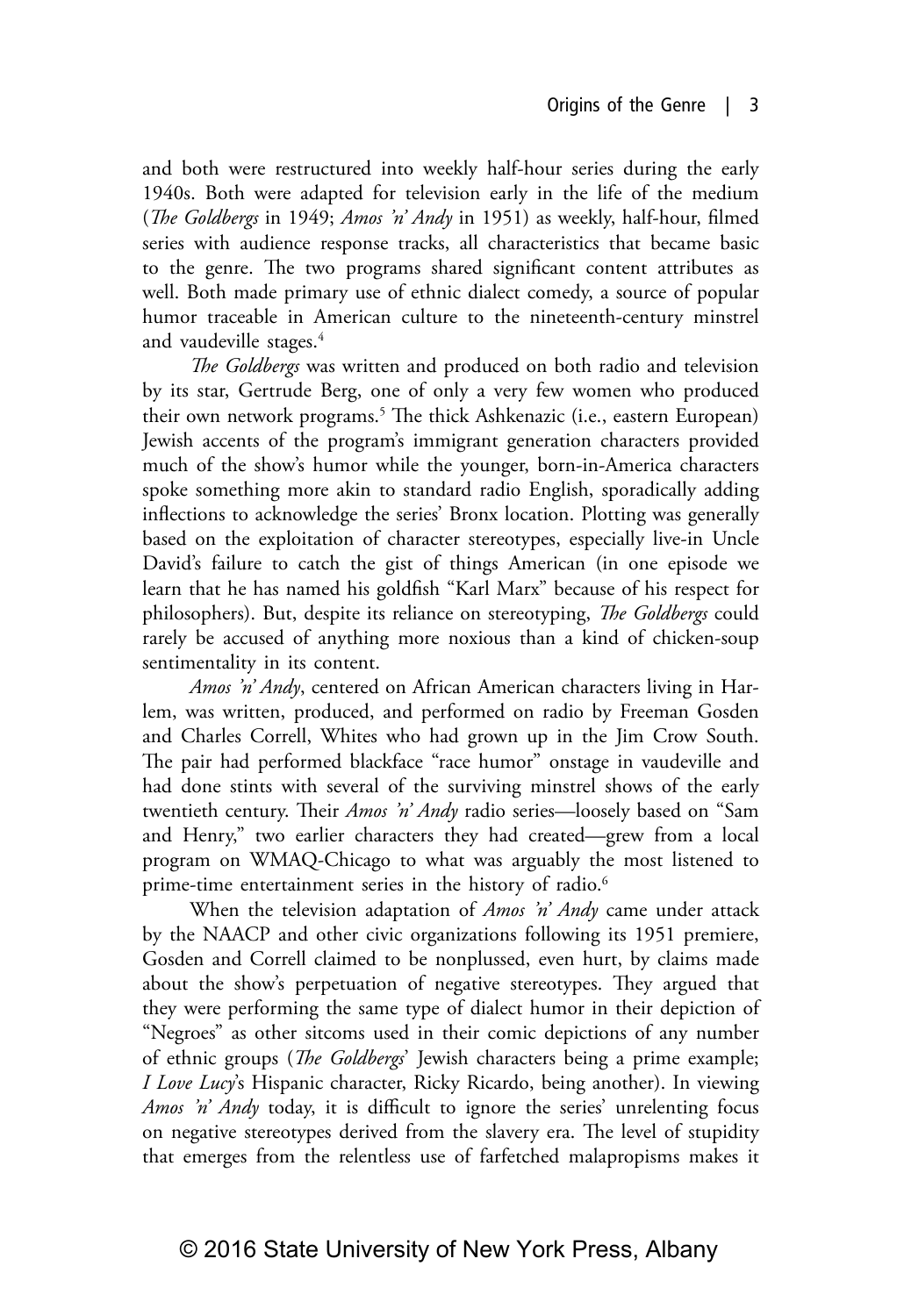

Figure 1.1. Spencer Williams, Jr. as Andy Brown, Tim Moore as George "The Kingfish" Stevens, and Alvin Childress as Amos Jones in *Amos 'n' Andy*. 1951–1953. Photo courtesy of Movie Star NewsFair.

difficult to characterize the effect of the sitcom as anything but racist at its core (Cripps 33–54).

The efforts of civil rights organizations to pressure CBS into canceling *Amos 'n' Andy* in 1953, despite the program's bankable Nielsen ratings, is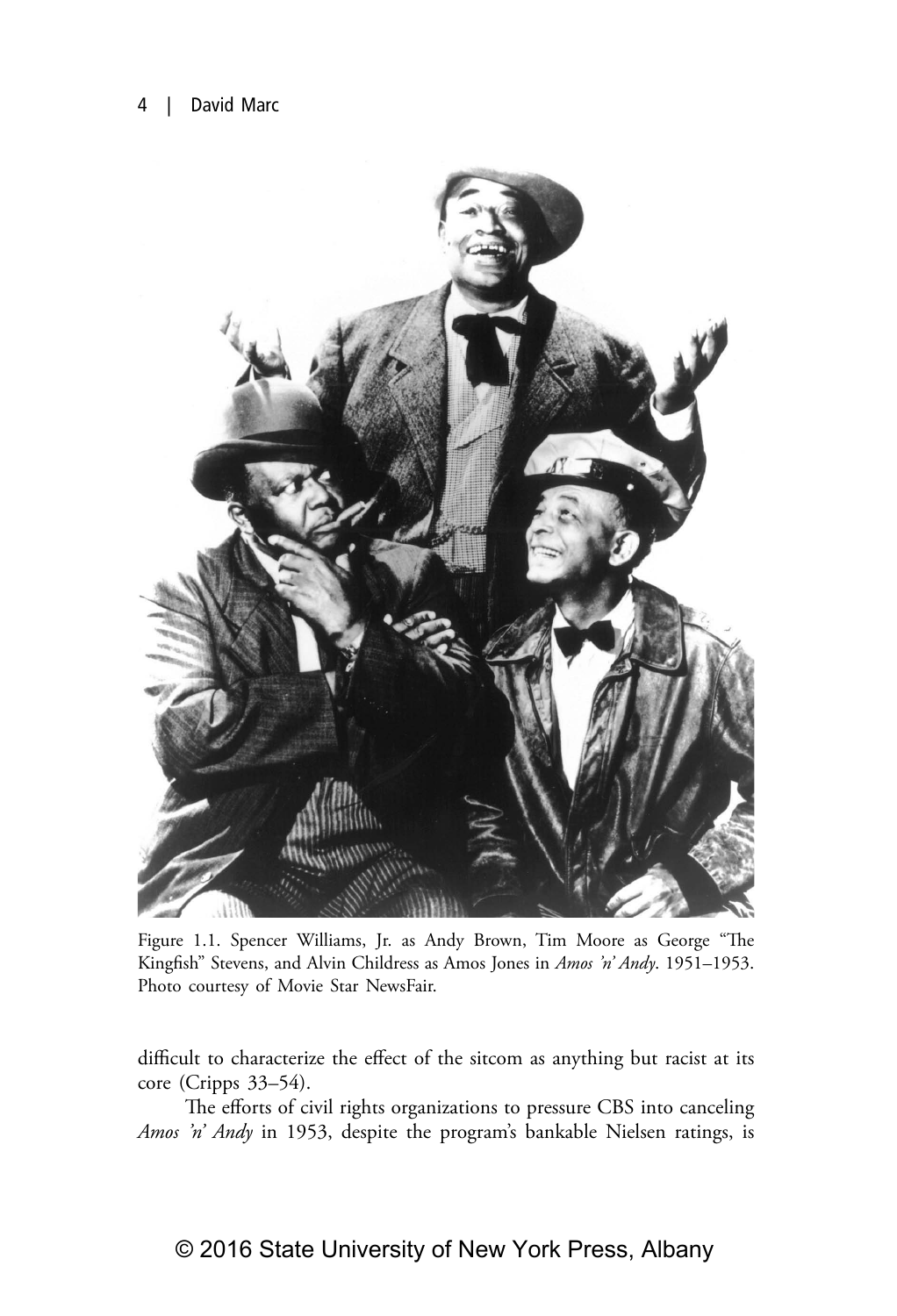counted by some as among the first battles won in the post-World War II Civil Rights Movement. If there is tragedy in the incident, it fell upon the African American performers. Gosden and Correll, who had performed as the title characters in three feature films for MGM, were dissuaded from taking on the roles in the television series and had replaced themselves and others in the cast with African American actors.7 As these performers had predicted in arguing for the continuation of the show, the cancellation left them without any role to play in "all-White" television.<sup>8</sup> An ensemble of masterful African American comedians, including Tim Moore (as The Kingfish), Ernestine Wade (as Sapphire), and Johnny Lee (as Algonquin J. Calhoun), simply disappeared from public view. Amanda Randolph (Mama), Kingfish's hilarious "battle ax" mother-in-law, was the sole exception. She took the part of the family maid on *The Danny Thomas Show*. 9

Sitting atop the radio ratings with audiences numbering in the tens of millions, comedies such as *The Goldbergs* and *Amos 'n' Andy* seemed obvious choices for television, as were other radio hits that depended heavily on dialect humor. These included *Life with Luigi* (Italians in Chicago); *I Remember Mama* (Norwegians in San Francisco); and *Beulah* (African American servants in Middle American suburbia).<sup>10</sup> While dialect humor was a natural for an aural medium, what had had been a staple on radio proved to be a short-lived phenomenon on television and a poor fit for the emerging culture of postwar America.

The ethnic sitcoms suffered from the popular promotion of assimilationism that accompanied the mass migration of immigrant and secondgeneration White families from inner-city neighborhoods to suburban tracts. The exaggerated accents and malapropisms of radio comedy might have become more embarrassing than funny to a significant segment of the early television-viewing audience, which was located almost exclusively in large metropolitan areas.<sup>11</sup> Thomas Cripps has suggested that African American war veterans played a significant role in opposing the television adaptation of *Amos 'n' Andy*, which they saw as an instrument for perpetuation of the longstanding stereotypes that stood behind Jim Crow laws.

Though it had run for two decades on radio, *Amos 'n' Andy* was gone from television in two seasons. *The Goldbergs* managed to remain on the air for six seasons, but this was largely due to Gertrude Berg's savvy as a producer. She repeatedly made new deals to save the show, switching television networks three times and even agreeing to change the 25-year-old format by moving the family from the Bronx to the suburbs and renaming the sitcom *Molly*. In the end, ridding the show of what was now seen as its Depressionera, immigrant baggage left it a limp imitation of itself. Following *Molly*'s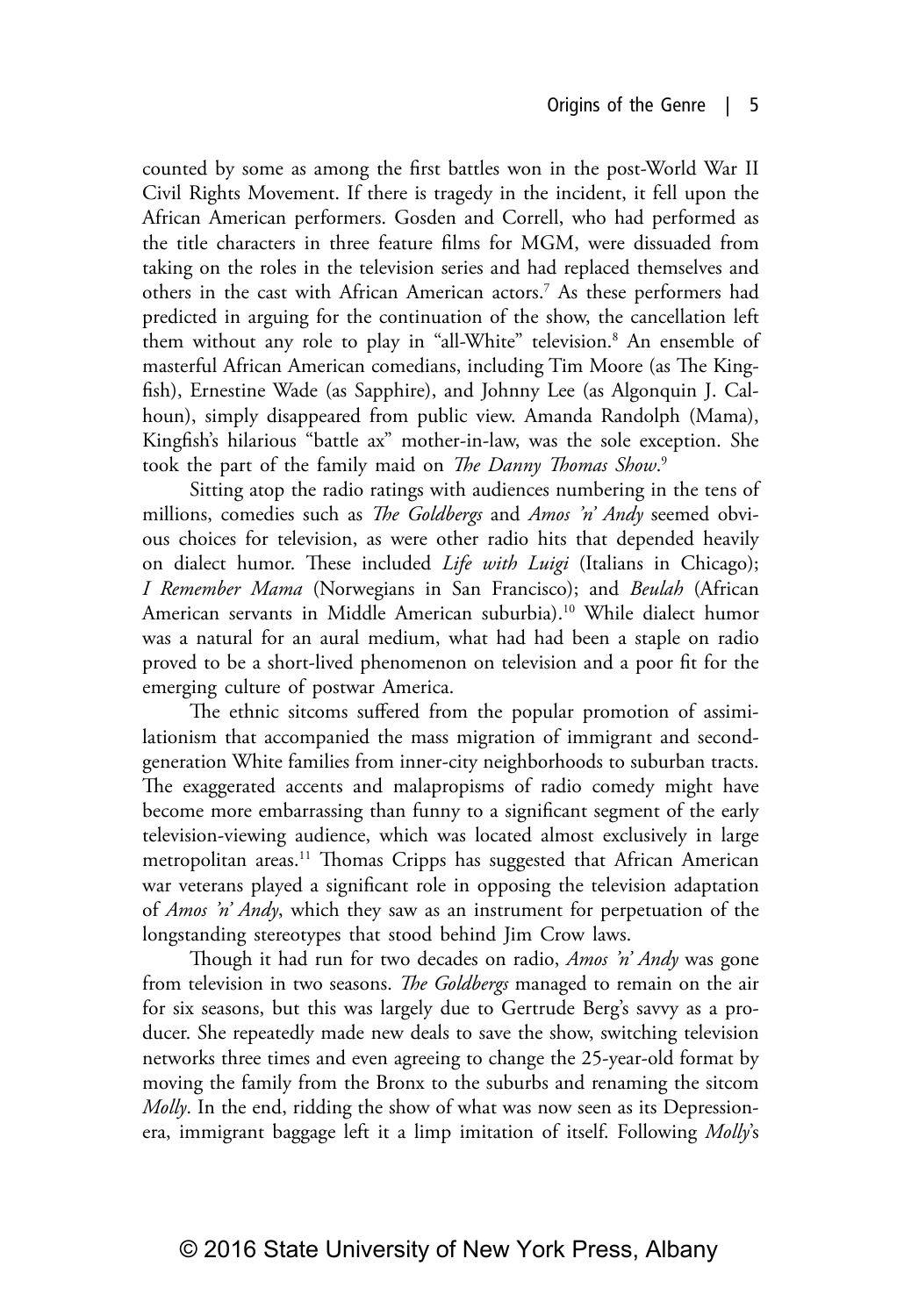

Figure 1.2 Gertrude Berg as Molly Goldberg in *The Goldbergs*. 1929–1954 (radio 1929–1948 & television 1949–1954). Photo courtesy of Photofest.

cancellation in 1955, not a single radio dialect comedy was left on the air. Suburban families with names such as Stone (*The Donna Reed Show*) and Anderson (*Father Knows Best*) moved in to dominate the genre.

### **THE SITCOM-VARIETY SHOW HYBRIDS**

Like *The Goldbergs* and *Amos 'n' Andy*, *The Jack Benny Program* and *The George Burns and Gracie Allen Show* were among radio's most popular hits.

# © 2016 State University of New York Press, Albany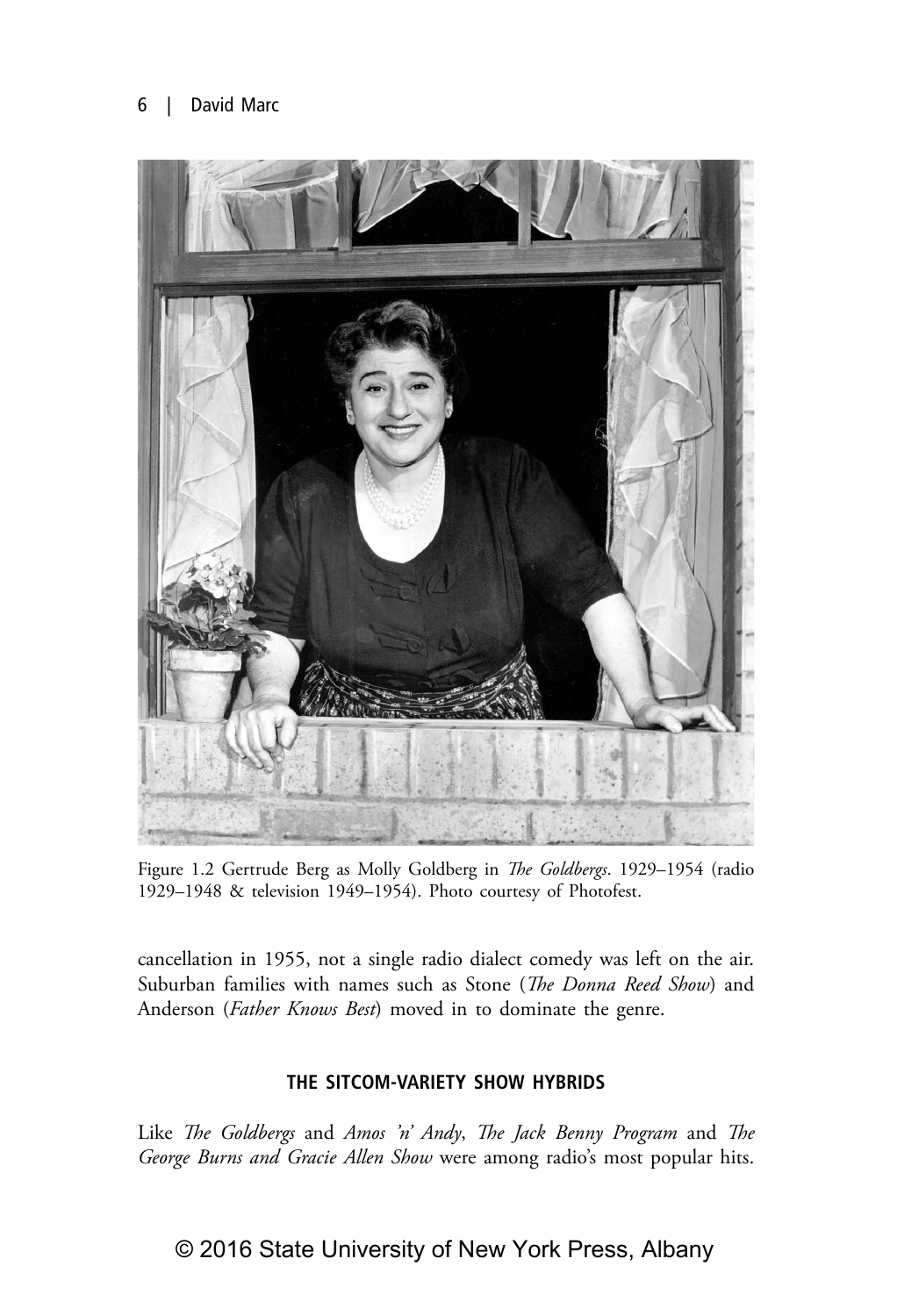These shows present complex genre problems when considered as sources for the television programs of the same name. On radio, *Benny* and *Burns and Allen* made frequent use of seamless aural segués to shift rhetorical modes between direct-address presentation (i.e., the vaudeville-derived variety format) and representational narratives of domestic life that seem very much like radio prototypes of contemporary television sitcoms.<sup>12</sup> Genre theory has thus far been unable to account for these shows in any satisfying way, and so they are treated as "radio sitcoms" by a kind of critical default.<sup>13</sup>

The purposeful confusion of the two principal genres of broadcast comedy (sitcom and variety), which radio accomplished by a mere shift of language, required much more work for presentation on television. *I Love Lucy* and *The Adventures of Ozzie and Harriet*, two sitcoms featuring bandleaders as husband-fathers, made use of "backstage" narrative in order to work variety elements, such as music, song, and dance, into the dramatic framework.

In *I Love Lucy*, Lucy's husband Ricky is a nightclub performer, and she is a hopeless showbiz wannabe. A plurality of episodes concerns her efforts to sneak into shows at the Tropicana. The nightclub stage functions to allow variety segués. In *Ozzie and Harriet*, Ozzie's son, Ricky Nelson, has a garage band and performs at parties or practice sessions. *Ozzie and Harriet* was a pioneer in cross-media promotion with Ricky Nelson launching a string of Billboard Top Ten hits on the show.

It is worth noting that *The Bing Crosby Show* (1964–65), which inspired *Life* magazine to use the word "sitcom" in print, incorporated a backstage device as well. A closer look at the failed effort reveals an evocatively frenzied attempt at generic, masscult cookie-cutting with subgeneric elements borrowed from a half-dozen sitcom hits of the period. Like Danny Thomas (Danny Williams in *The Danny Thomas Show*) and Andy Griffith (Andy Taylor in *The Andy Griffith Show*), Crosby invokes persona in the sitcom narrative as "Bing Collins." His character is a suburban suit-and-tie professional, married with children (á la Robert Young in *Father Knows Best*  and other archetypal sitcom dads). His daughters are a study in contrast between boy-crazy, bobby-soxer Janice and child prodigy Joyce in what seems to be a nod to the contrast between Patty and Cathy Lane of *The Patty Duke Show*.

The narrative thrust of the series has Bing eschewing stardom for the higher calling of being a "normal" family man, a familiar and popular theme in American mythology that perhaps reached its film apogee in Frank Capra's *It's a Wonderful Life* (1942). Using Bing Collins's aversion to fame and fortune as a diversion, the storyline incorporates Bing Crosby through the backstage door. Bing's wife (Beverly Garland) is, like Lucy,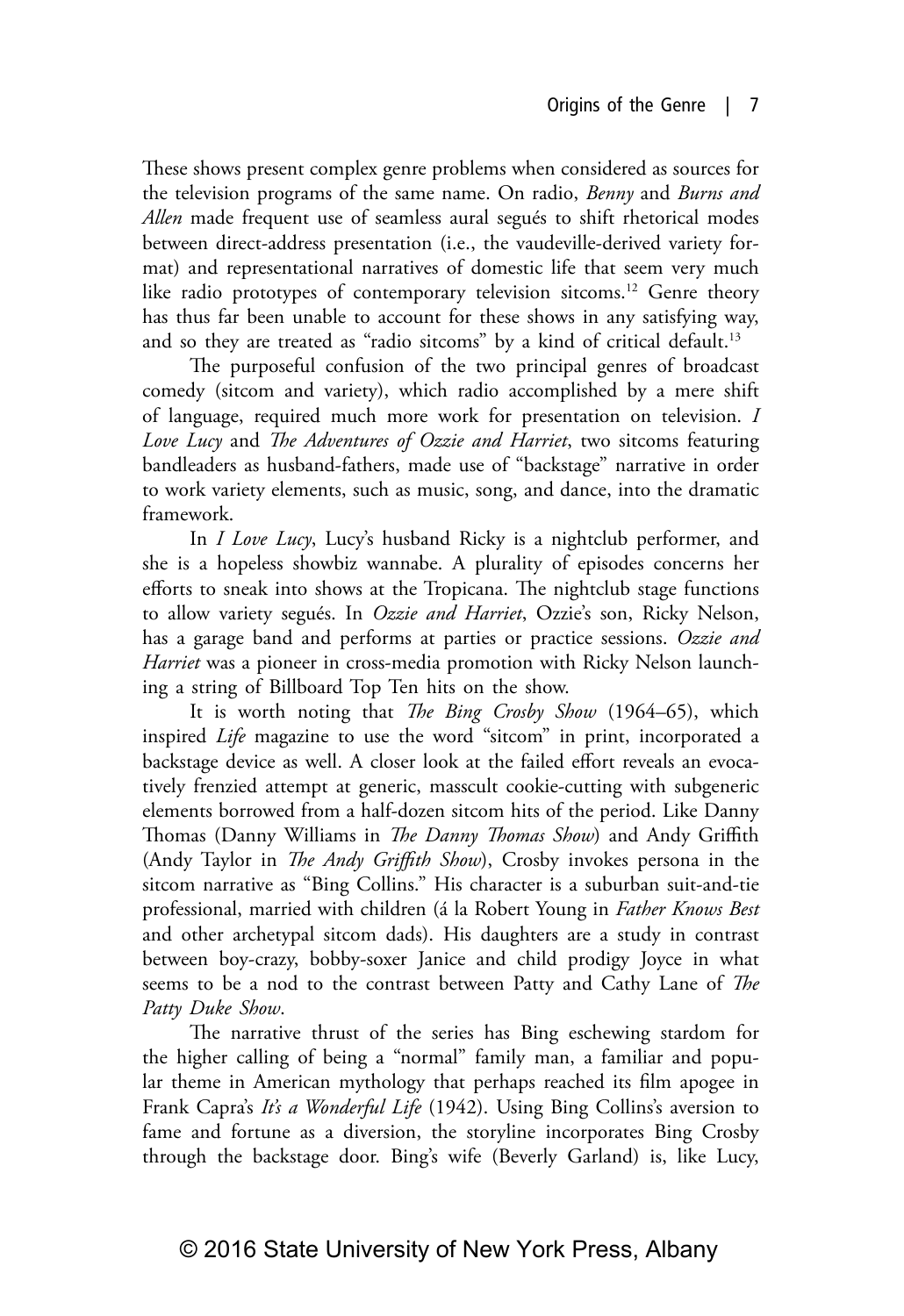an incorrigible show business wannabe. She attempts to drag Bing back onstage as a way of realizing her suppressed ambitions. Borrowing another tactic from *The Danny Thomas Show* for the episode finish, Bing breaks into song as he delivers dad's weekly words of wisdom, with appropriate musical accompaniment rising from behind kitchen appliances, living room furniture, or garden tools.

#### **IMPROVING THE HORSE AND CARRIAGE**

When searching for the roots of situation comedy and other television genres in radio, it is worth remembering that radio enjoyed an extremely short moment as a primary (or *the* primary) medium for commercial American entertainment, perhaps too short to fully realize any genres of its own. Invented just before the turn of the twentieth century as a "wireless telegraph" whose purpose was to provide two-way communication systems for ships at sea and for places not reachable by telegraph cable, it was improved to carry analog sound in the 1910s. This led to a wave of hobbyists (known as "hams," another word for "showoffs") who began performing for each other with the new desktop communication system: telling jokes, reading poems, creating false identities, and otherwise prefiguring Internet chatting by the better part of a century.

It was not until after World War I that the mass production of cheap, downstream receivers for the consuming public was attempted. The first commercially owned local radio stations were put on the air in the 1920s by electronics manufacturers to stimulate sales of these models. In 1927, the Radio Corporation of America, the country's biggest maker of sets, launched its subsidiary, the National Broadcasting Company, thus imposing centralized quality control on broadcasting entertainment products by feeding content to a network of cross-country stations from its corporate studios.

Radio achieved a position at center stage of American culture during the national traumas of the Great Depression and the Second World War but went into decline after 1948, as the three major network broadcasting companies (NBC, CBS, and ABC) accelerated their commitment of the medium's profits to the development of another medium—television. Radio's "golden age" ends with a whimper in 1953 when its last great star, Jack Benny, gets the word from CBS that his radio show must go. Dying in its twenties and dead at around thirty, prime-time entertainment radio was only beginning to define its generic texts when they were either killed, kidnapped, or subjected to forced mutation in the service of the needs of visual representation on television.<sup>14</sup>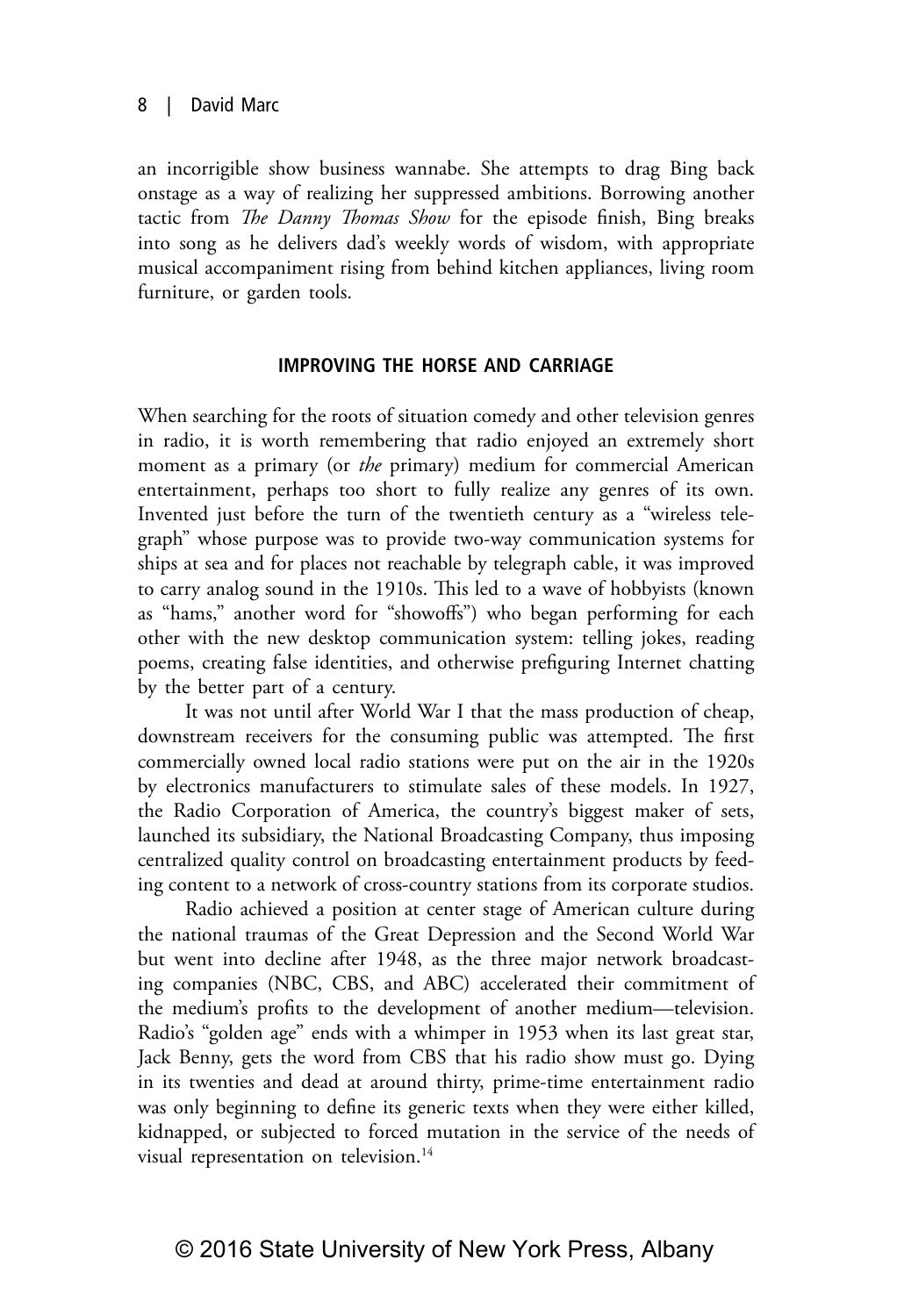The case can be made that the artistic life of radio was hampered throughout most of its existence by the anticipation of television, which was patented in 1927, the very same year that network radio went on the air.<sup>15</sup> As early as 1929, David Sarnoff, the RCA executive who founded NBC, gave an address at the Harvard Business School in which he announced the existence of television, expressing a belief that it would "replace" radio (Morgenthau). By 1939, television broadcasting was within the capabilities of RCA, which publicly demonstrated it through daily telecasts from the New York World's Fair. There were more than a thousand set owners in the New York metropolitan area at the time, though most were employees of either RCA and/or several other companies at work on the technology.

World War II delayed television's implementation as a mass medium until after 1945, but the handwriting was already on the cue cards for radio. At the very height of its popularity, with daily audiences for specific programs numbering in the tens of millions, radio was functioning as little more than a stepping stone to television for the people who controlled the money that might have been used to develop radio art.

Henry Morgenthau, III, a pioneer maker of documentary films for television and the producer of Eleanor Roosevelt's syndicated television talk show during the 1950s, heard Sarnoff express his views on the future of radio in person in 1947. Morgenthau had just read Charles A. Siepmann's *Radio's Second Chance*, in which the author argued that radio was only beginning to suggest its artistic and educational potentials. Inspired to want to work in radio by Siepmann, Morgenthau had his father, then Secretary of the U.S. Treasury, arrange a meeting for him with Sarnoff, who was now chairman of the board at RCA. Morgenthau described it this way:

I have a memory of walking down endless corridors, sort of like approaching the Sun King at Versailles, and meeting Sarnoff and talking to him briefly about my ambition to go into FM radio, which was new. I talked about the static-free sound and the opening of new channels and how exciting this all seemed to me. He stopped me and said that he thought going into radio was the worst possible thing to do. He said FM radio was like inventing an improved horse carriage just at the time that automobiles were coming in. "Forget radio and get into television!" he said and walked away, as if I were the mad man.

Though radio was already being dismissed as an obsolete technology in the late 1940s, the phenomenon it had done so much to create—mass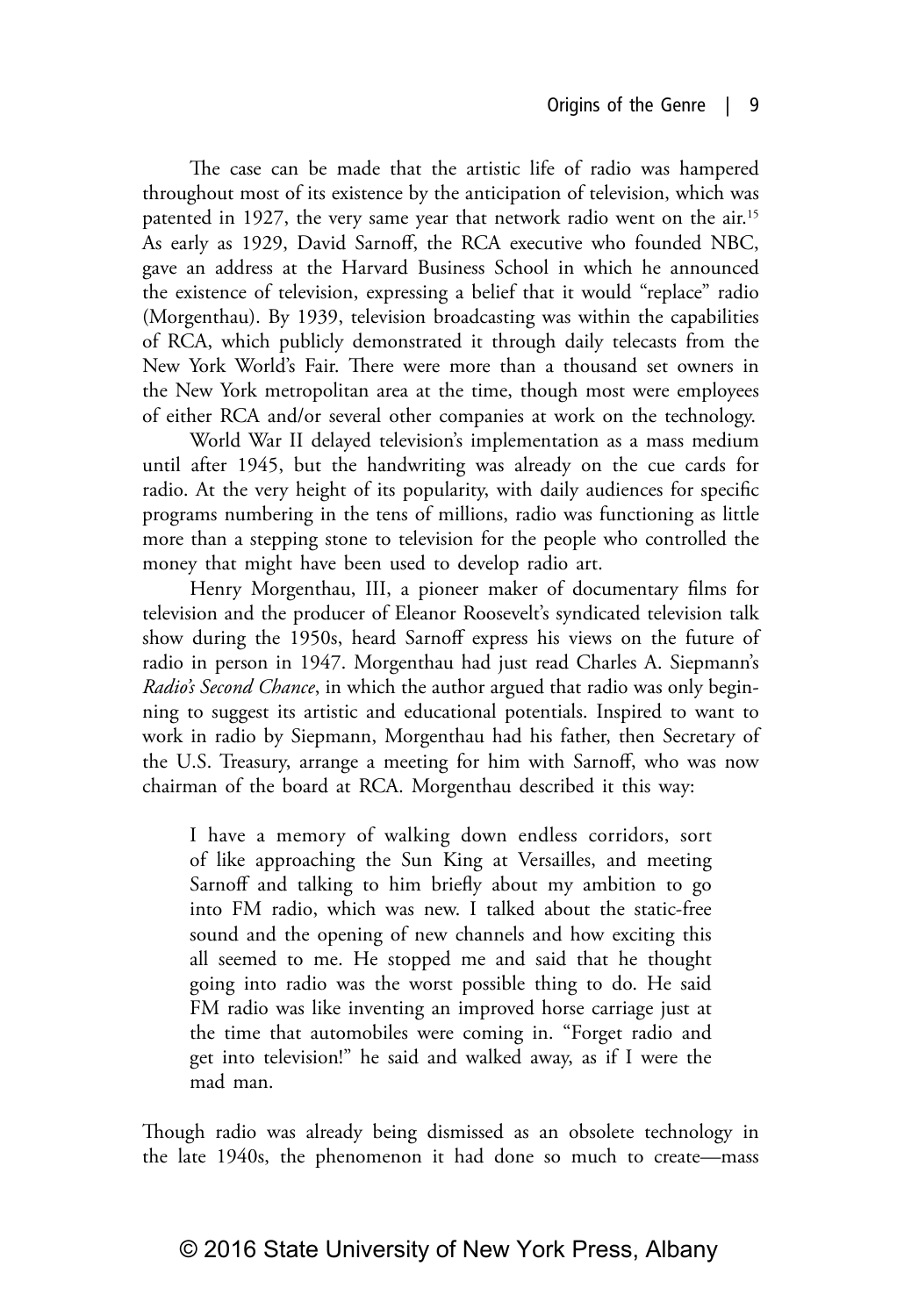audiences—had grown more valuable than ever to those who had the future of radio in their hands. Accordingly, they cannibalized the medium for its content. It is remarkable, however, to see how little attention was paid to the intricacies of adaptation, even for hit shows.

According to Paul Henning, who began writing radio scripts for *The George Burns and Gracie Allen Show* in 1942, the show's staff was sent a memo in April of 1950 informing them that they would be doing "the show" on television beginning in October. "I remember George saying, 'Let's all go down to Palm Springs and we'll sit around the pool and talk about what we're going to do for television,'" Henning said. "Ralph Levy, the producer, evolved the idea for the show: a simple situation comedy with the cut-out set of the Burns's house, and another one for their neighbors, and, downstage, an area where George could stand and talk directly to the audience, to explain about his wife, Gracie, and predict what was going to happen [in the plot], and comment on his daily life in and around their neighborhood" (Wilk 176–77).

When Henning's wife, Ruth, suggested to Levy and Burns that they might need something more "visual" to interest audiences that were *seeing* the action, Burns came up with the idea of placing a television in the "den" of George and Gracie's television house. When the plot of the sitcom got too convoluted, the writers had the option of sending George up to the den to watch an action picture on television, usually a Western, which played on the screen during broadcasts for as long as ten seconds. "You could do that kind of stuff back then, because nobody knew what a sitcom was," Paul Henning said. "We just did comedy."

#### **NOTES**

 1. The *American Heritage Dictionary* lists "variety show" but does not list "comedy-variety" or "comedy-variety show." The *Oxford English Dictionary* lists neither. What we would today call a "comedy-variety show" was, during the radio era, usually called either a "comedy show" (if hosted by a comedian) or a "variety show." The term "comedy-variety" became useful or perhaps necessary during the television era to distinguish this type of programming from two proliferating forms: the situation comedy (e.g., *I Love Lucy*) and the variety show (i.e., "vaudeo" shows hosted by noncomedians, such as *The Ed Sullivan Show*, also known as *Toast of the Town*).

 2. While dormant in English-language American television, the comedyvariety and variety genres remain vital in Spanish-language programming in the United States and elsewhere.

 3. Several radio comedy writers, including Everett Greenbaum and Paul Henning, recall the use of terms such as "situational comedy" and "situation com-

## © 2016 State University of New York Press, Albany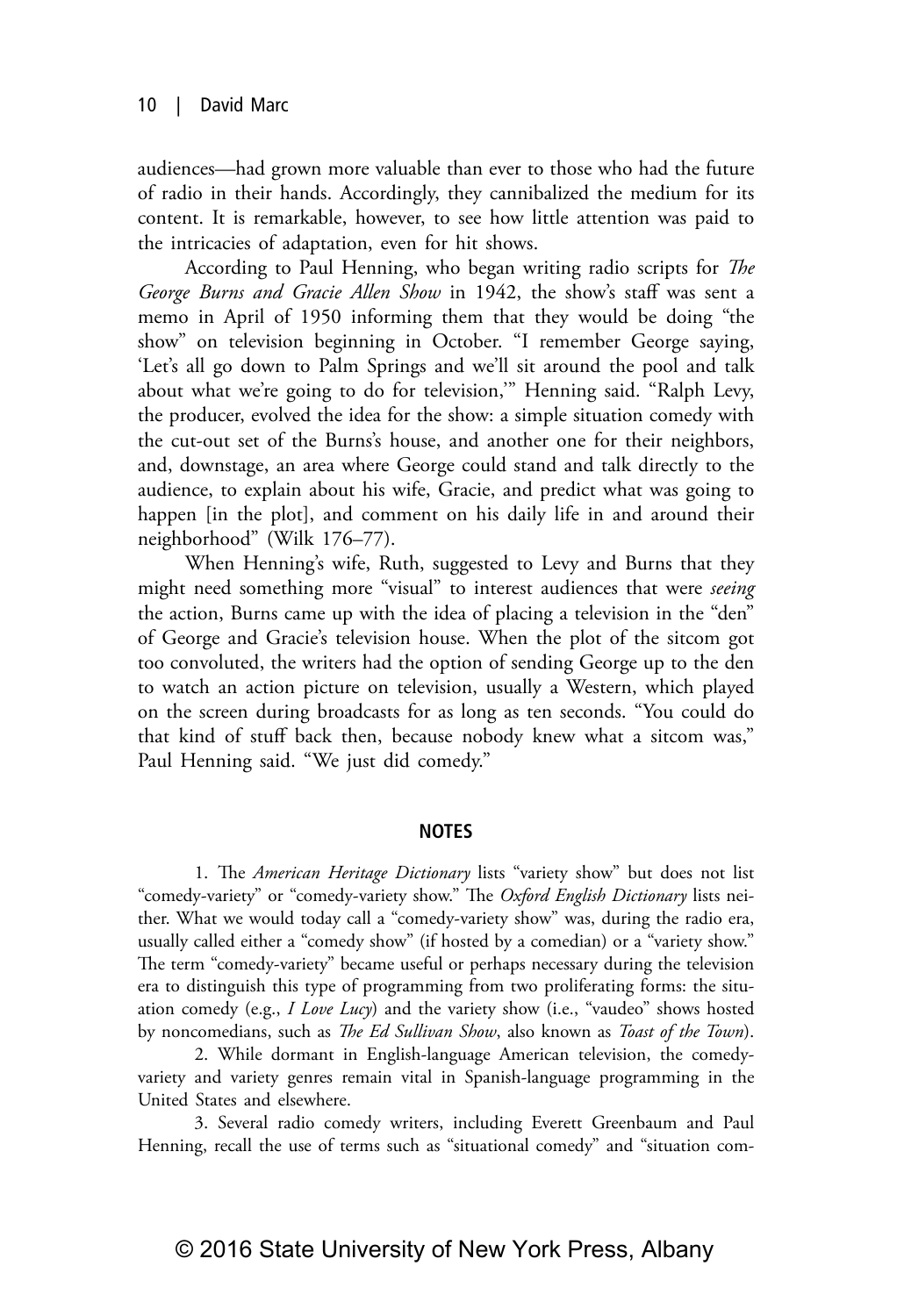edy" in shop talk as early as the 1930s as a way of distinguishing comic drama from the more popular vaudeville style of that era, which today is remembered as comedy-variety. See the oral history collections of the Center for the Study of Popular Television, Syracuse University.

 4. See Robert Toll, *Blacking Up: The Minstrel Show in 19th Century America* (NY: Oxford University Press, 1974) for a detailed discussion of the minstrel show and its extraordinary role in American culture.

 5. Irna Philips (1901–1973), who virtually invented the daytime soap opera for radio and single-handedly adapted it for television, was the most prolific and influential of the handful of women producers in broadcasting. For a useful concise biography of Philips, see the entry concerning her in Oxford University Press's *American National Biography Online*.

 6. For more detail on *Amos 'n' Andy*, see Melvin Patrick Ely, *The Adventures of Amos 'n' Andy: A Social History of an American Phenomenon* (NY: Free Press, 1991).

 7. There were three "Amos 'n' Andy" movies, with the title roles performed by Gosden and Correll in blackface: *Check and Double Check* (1930), *The Rasslin' Match* (1934), and *The Lion Tamer* (1934).

 8. See J. Fred Macdonald, *Blacks and White Television* (Chicago: Nelson Hall, 1983) for the most comprehensive history of African Americans on early American television.

 9. No criticism of *The Danny Thomas Show* is meant here. The show's producers, Danny Thomas and Sheldon Leonard, insisted on employing African American performers at a time when almost none were on television. Leonard and Thomas made another political statement by knowingly employing writers who had been blacklisted for their political beliefs. For example, Frank Tarloff (credited with the pseudonym "David Adler") wrote for at least three of their sitcoms, *The Danny Thomas Show*, *The Andy Griffith Show*, and *The Dick Van Dyke Show*. Tarloff recounts this in an interview in the oral history collections of the Center for the Study of Popular Television at the Syracuse University Library.

10. *Beulah* (ABC, 1951–53), whose title female character had been played by a White man on radio, was less popular than *Amos 'n' Andy* and was therefore less of a *cause celebre*. It was also cancelled in 1953, however, under similar circumstance. After its first season on television, the program's star, Ethel Waters, had quit because of the negative stereotypes she felt were perpetuated in her character.

11. The FCC issued 108 television station licenses before 1948, almost all of which were allocated to cities in three megalopolitan regions: the northeast coastal corridor stretching from Boston to Washington, D.C.; the Great Lakes rim, from Cleveland to Milwaukee via Chicago; and urban California, including Los Angeles and San Francisco. In 1948, the FCC put a freeze on new licensing that lasted until 1952.

12. For a detailed discussion of modes of television narrative, see the author's *Demographic Vistas* (Philadelphia: University of Pennsylvania Press, 1996), pp. 11–33.

13. In the 1990s, *Seinfeld* attempted to reintroduce the technique of creating genre tension between situation comedy and comedy-variety by opening and sometimes closing the show with stand-up clips.

# © 2016 State University of New York Press, Albany